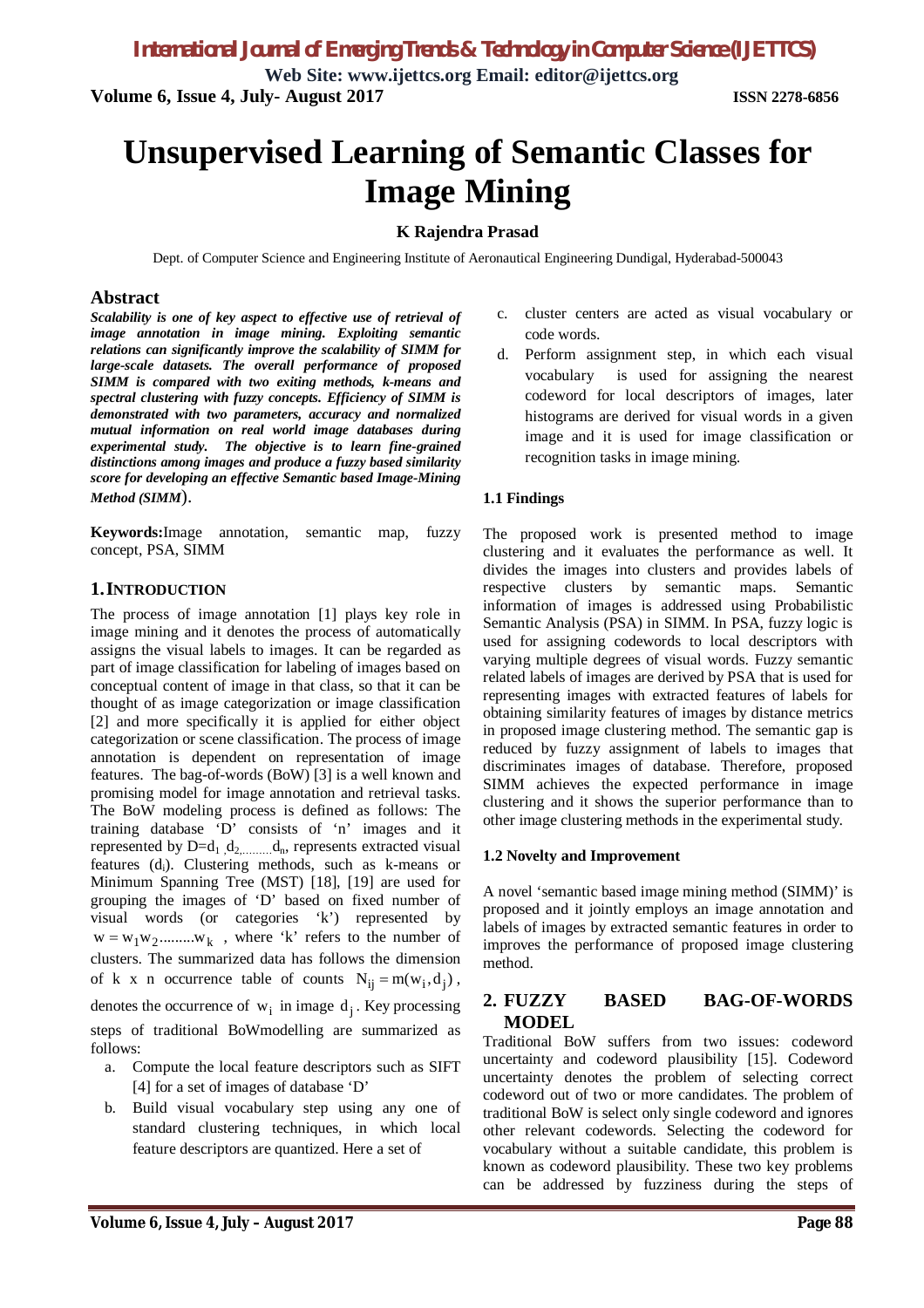### *International Journal of Emerging Trends & Technology in Computer Science (IJETTCS)*

**Web Site: www.ijettcs.org Email: editor@ijettcs.org Volume 6, Issue 4, July- August 2017 ISSN 2278-6856**

vocabulary and assignment. In the framework of fuzziness vector quantization, we use uncertainty term model for assigning each feature suitable multiple codewords varying with different degrees of memberships instead of using a single codeword. The membership value may be relative (in Fuzzy C-Means (FCM)) or absolute ( inPossibilistic C-Means (PCM)) [16].

#### **2.1 Fuzzy C-Means (FCM) [16]**

In FCM, the membership function  $u_{ii}$  is used for modifying the objective function and it is defined in following Equation (1).

$$
J_{fcm}(S) = \sum_{i=1}^{C} \sum_{j=1}^{N} u_{ij}^{m} \|x_j - c_i\|^2
$$
 (1)

Subject to the condition of Equation (2)

$$
\sum_{i=1}^{C} u_{ij} = 1, \forall j
$$
 (2)

The above equation has  $u_{ii}$  and it refers to the membership

value of j<sup>th</sup> feature to the i<sup>th</sup>codeword. The Equation (2) is minimized by updating the Equations (3) and (4) in the iterative optimization.

$$
u_{ij} = \frac{d_{ij}^{\frac{-2}{m-1}}}{\sum_{l=1}^{c} d_{ij}^{\frac{-2}{m-1}}} \qquad (3)
$$
  

$$
c_{i} = \frac{\sum_{j=1}^{N} u_{ij}^{\frac{m}{m}} x_{j}}{\sum_{j=1}^{N} u_{ij}^{\frac{m}{m}}} \qquad (4)
$$

Here  $d_{ii}$  is the distance of j<sup>th</sup> feature to the i<sup>th</sup>codeword, m refers to the amount of fuzziness or weighting exponent. From equation (2), it is noted that sum of the membership degrees for each and every feature to all the codeword is 1. It means weighting component of each feature same to all other data.

#### **2.2 Possibilistic C-Means (PCM) [16]**

In FCM, Equation (2) shows the normalization constraint. It arises the problem of constraint on the memberships, which forces some features to specific codeword and to increase membership in another codeword. It is the reason of placing normalized constraints in Equation (2). There is chance to achieve more intuitive degrees of memberships by dropping this constraint in order to avoid unnecessary normalization effects. The following Equation (5) is used for addressing the problem of undesirable normalization effects.

$$
J_{\text{perm}}(S) = \sum_{i=1}^{C} \sum_{j=1}^{N} u_{ij}^{m} \|x_j - c_i\|^2 + \sum_{i=1}^{C} \eta_i \sum_{j=1}^{N} (1 - u_{ij})^{m}
$$
(5)

Here  $\eta_i$  refers to the scale parameter of bandwidth, more specifically it determines the distance to the cluster 'i' . The  $J_{\text{perm}}$  is minimized by updating the Equation (5) for membership values.

$$
u_{ij} = \frac{1}{1 + (\frac{d_{ij}^2}{\eta_i})^{\frac{1}{m-1}}}
$$
(6)

#### **2.3 Semantic based Image-Mining Method (SIMM)**

The fuzzy model, more specifically PCM is used for determining the semantic values of images in the step of vector quantization. The steps of proposed SIMM are as follows:

- 1.Determine the regions or points of interest to images
- 2.Compute the local descriptors i.e Scale Invariant Feature Transform [4] descriptors are derived over the regions of interested points of images of step 1.
- 3.Use PCM (Equation (5)), and quantize the local descriptors into words to form the visual vocabulary.
- 4.Construct histogram of BoW features by finding the occurrences in the image of specific word in the vocabulary.

The above procedure performs unsupervised image mining (or clustering) by PCM approach, which performs the effective image classification by increasing the discriminant power of BoW feature representation by PCM based BoW in step 3 of SIMM. The experimental study is discussed in the following section.

#### **4.RESULTS AND DISCUSSION**

This section present the image classification using the normal assignment as baseline approaches and these approaches are compared with classification results obtained using PCM fuzzy framework. Here the experiments are conducted using fuzzy possibilistic and fuzzy probabilistic assignments in vector quantization. The performance of proposed and traditional methods are evaluated by conducting experiments on scene-15 dataset [17]. This dataset consists of 4485 images over different categories of 15 images. Initially, SIFT feature descriptors are extracted from each of training images and cluster them to obtain a visual vocabulary. Histogram of images are derived using PCM based k-means approach and it is used to represent individual images. Table 1 shows the comparison clustering accuracy of traditional and SIMM methods and it shows that SIMM is outperformed to other method.